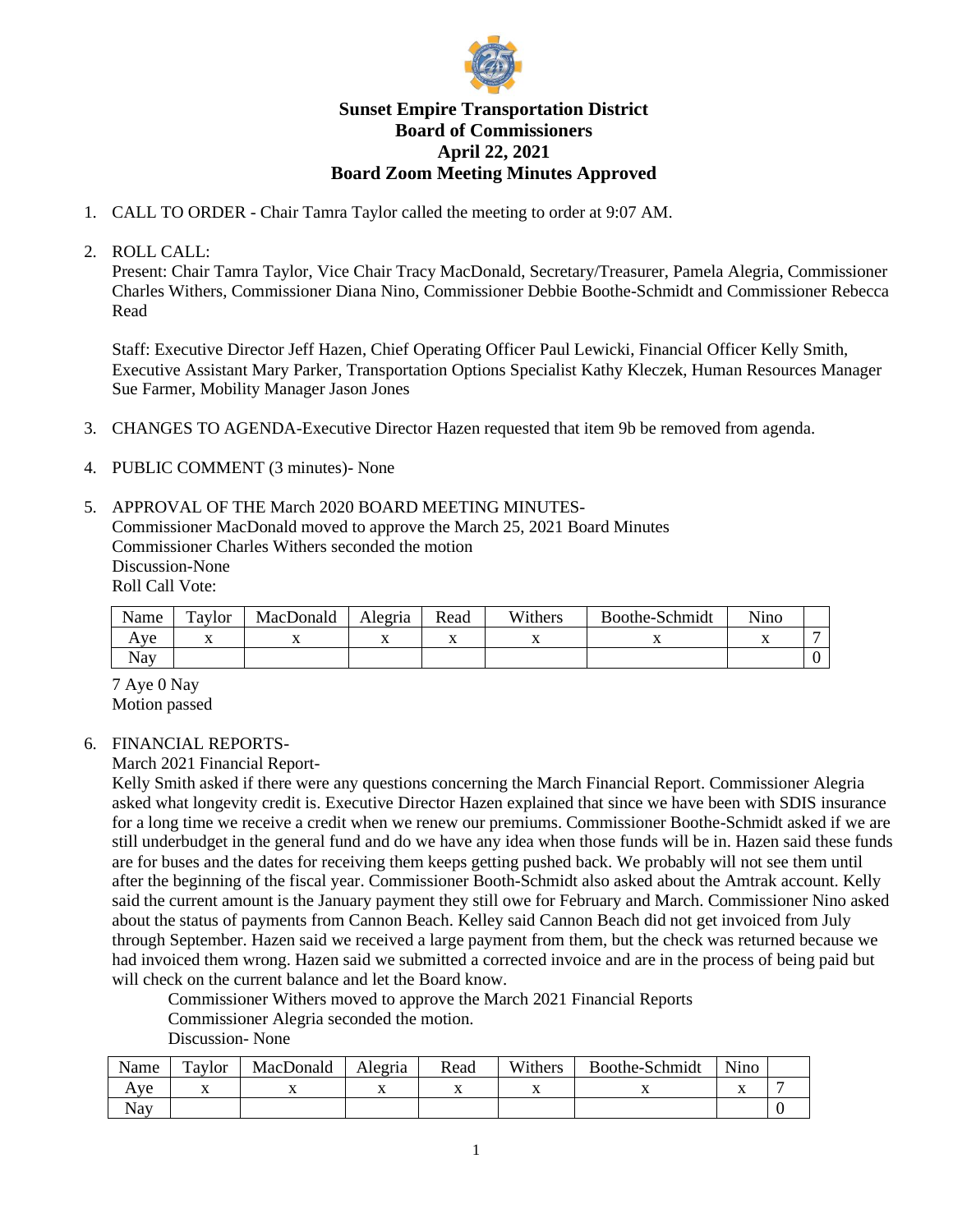7-Aye- 0-Nay-Motion passed.

### 7. REPORTS FROM CHAIR AND COMMISSIONERS

- a. Chair Taylor- Reported that she had attended the Safe Routes to School meeting with Kathy Kleczek. There is no way to make an accurate determination of how many cars there will be going up to the Seaside school during the current Hybrid schedules. The school has determined that parents will drop off students in the morning and buses will take students home after school and the backup sometimes goes up to the hospital.
- b. Commissioner MacDonald-Reported that he had a personal occurrence on Wahanna road this morning.
- c. Commissioner Alegria-Nothing to report.
- d. Commissioner Withers-Reminded everyone to vote and to remind their families to vote for the SETD Commissioners on the ballot. Commissioner Withers also commented that it has been very busy in Seaside and Cannon Beach with heavy traffic and people walking in the streets, but our bus drivers do a wonderful job and are so patient and kind to everyone.
- e. Commissioner Boothe-Schmidt-Reported that she is still volunteering at the Covid Vaccine call center and let's people know about our vaccine shuttle services.
- f. Commissioner Nino-Reported that she has been an interpreter at the Fair Grounds last week during a Covid Vaccine clinic and was so proud to see our buses delivering people. I also tossed around some ideas with Kathy Kleczek and Jason Jones about making some educational videos.
- g. Commissioner Read-Reported that she had attended the Sunset Parks and Recreation meeting to gather citizen input about childcare and youth programs. They are gathering information in anticipation of hiring a consultant. Commissioner Read said that she is trying to get the minutes from the meeting because one of the things she understands is that parents have barriers in getting their kids to the programs offered by the Parks District, so she will bring that to the commission meeting. Commissioner Read said she knows Jeff and folks are already in collaboration with Skyler Archibald, but she really thinks this needs some attention. Commissioner Read said she would like to have that same person describe the barriers discussed. Chair Taylor said she understood that Rebecca wanted this to be an SETD Board agenda item and recommended that this be put on the agenda after the upcoming elections because that whole board could change.

#### 8. CONTINUED BUSINESS-

a. Request for use of the Transit Center Parking Lot- Executive Director Hazen said that there was great discussion from the Board during the presentation about the Night Market proposal at the March Board meeting. One of the issues brought up was the Electric Charging Station not being accessible for use during the Market. Executive Director Hazen contacted the owner of the charging station who said they would not mind suspending service at the charging station for one day for the Market. Once they are notified of the Night Market date the owners will send out an electronic message to let users know of the closure. We will also post signs.

Hazen said he had not heard back from Sondra about the start time for set up, but he moved the time up to 8:00 AM so it falls within daylight hours. We plan to block off the parking lot the night before so there are no vehicles left parked in the lot the day of the market. Hazen said the fee is nominal since the District doesn't have any expense attributed to the market.

Commissioner MacDonald moved to approve the parking lot use permit as amended and to allow Executive Director Hazen to continue discussion.

Commissioner Boothe-Schmidt seconded the motion

Discussion: None

| Name | Taylor | MacDonald | Alegria        | Read           | Withers | Boothe-Schmidt | Nino           |  |
|------|--------|-----------|----------------|----------------|---------|----------------|----------------|--|
| Ave  | ∡⊾     | ∡⊾        | $\overline{ }$ | $\overline{ }$ |         |                | $\overline{ }$ |  |
| Nay  |        |           |                |                |         |                |                |  |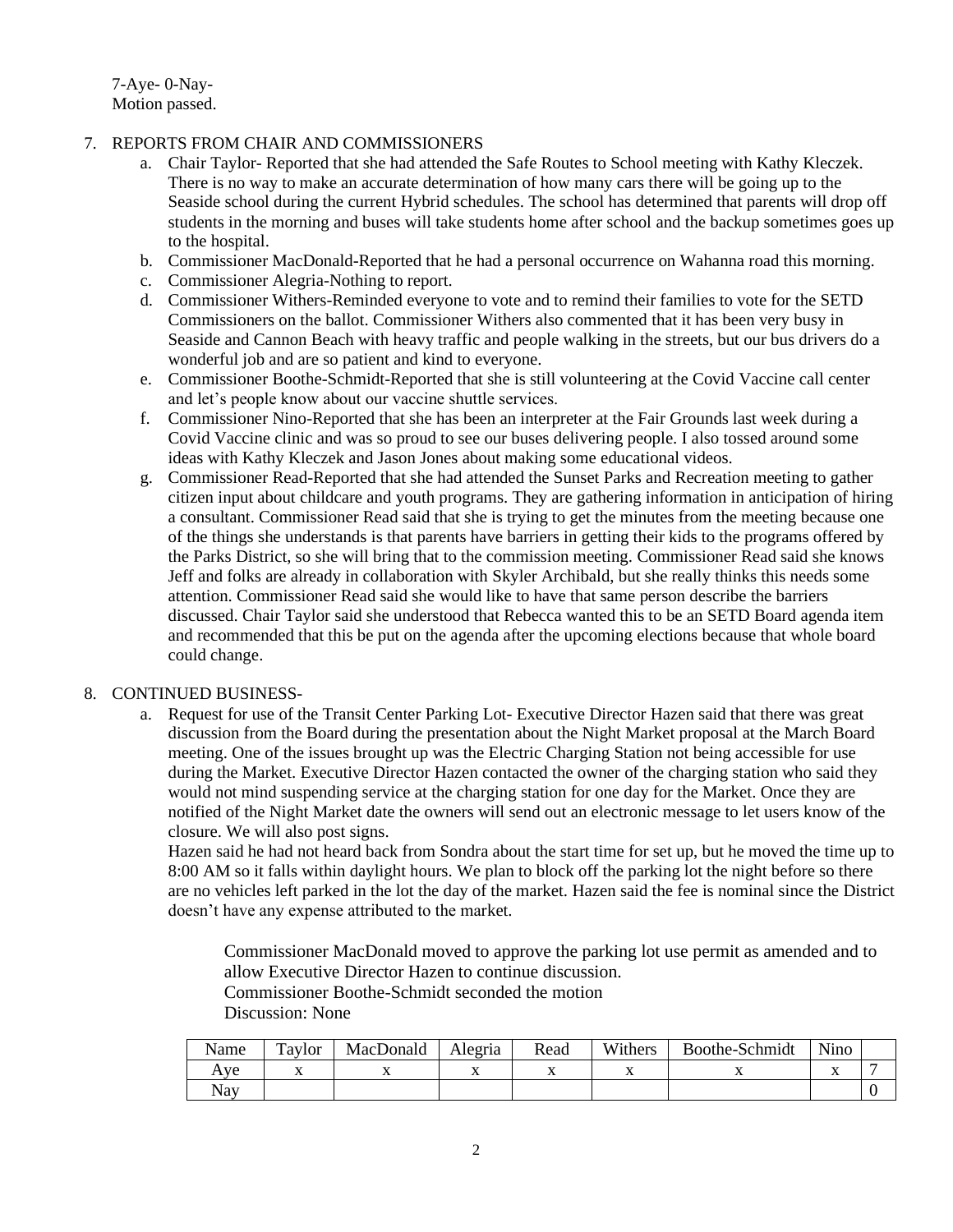7-Aye 0-Nay Motion passed.

- b. Board Meeting Times Discussion- Executive Director Hazen explained that Commissioner Read requested that the Board discuss when the monthly Board meetings are held. Hazen said he looked back at the District Records and found the meeting has been set for the fourth Thursday at 9 am since 2010. Commissioner Read said the reason why she had brought this up is that she had heard from people that daytime meetings are hard for people to attend that work daytime jobs and it kind of cancels out some folks from being involved or who desire to be a commissioner. Read said she was not necessarily promoting that we have to change the date but was wondering if we could have a little brainstorm as to how we can improve on this and younger people fall into this category more often than older people and retired people. Commission Alegria said she agrees with Rebecca that the meeting should be held at night for more participation. Chair Taylor asked Commissioner Alegria what time she was comfortable with. Commissioner Alegria said after dinner. Commissioner Withers said he agreed with getting input from a younger demographic in a Board meeting however a 3-hour meeting starting at 7 pm for those of us that have to drive the farthest is a disadvantage so if we do this it would have to be at 5:30 or over at 8:00 pm at the latest. Commissioner MacDonald said he is kind of retired but still working and has to adjust time off 3 weeks in advance. Commissioner MacDonald added in the he past we have tried having an evening meeting in Seaside but those that come from the North are on the road until 10:30 pm. Commissioner Nino said she really like the motivation behind Rebecca's proposal, and I do think that we should have more younger people in leadership which is a positive thing. Commissioner Nino said she agreed that we should not be making it too late but for the commissioner's however this is a monthly meeting and I think we can set the time aside and plan it ahead and 5:30 is not super late. Commissioner Nino also said one of the good things that has come up in Covid times is our video system has been refined and if we do it at 5:30 we might be getting participation from the public even if you work full time. Commissioner Boothe-Schmidt said she agreed whole heartedly. When we only have daytime meetings it doesn't give everybody that could run for these positions a chance to run, and we miss out on a lot of talent. Commissioner Boothe-Schmidt also said that after Covid we should have meetings in South County because she has heard they feel left out and added that nighttime meetings are tough but there is a lot of talent out there that we are leaving behind. Chair Taylor said having later meetings would work better for her. Chair Taylor asked Executive Director Hazen how to get public input. Executive Director Hazen said we can do an outreach campaign to acquire public input. Director Hazen said he has been an elected official before and there is not perfect time for a Board meeting. We are also not a 9 to 5 economy in Clatsop County as the economy has shifted quite a bit to the service industry, but it would be nice to get more younger people involved. Hazen said as far as staff goes, we will do whatever the Board wants. Commissioner Read said she would like to be involved with that message because this is a marketing opportunity, and we can talk about all of the things we are working on. I think it would really fall flat if it was not a dynamic message. Executive Director Hazen said that Mary has been doing this job for many years and can write a good message for this.
- c. Board Retreat-Executive Director Hazen said in the past we have had a Board Retreat when we have set Strategic Priorities but have not done anything outside of that. Commissioner Nino said we were going to go to Portland on the Columbia Connector before Covid, but maybe we could do an activity where we could socialize a little bit. Executive Director Hazen said staff would be keyed up to make sure conversations did not violate Public Meeting Laws, so socializing brings up red flags for me. Commissioner Withers said we need to figure out how we are going to move forward and will we be having meetings that are part in person and part zoom. Executive Director Hazen said that sounds more like a work session and that sounds like a good idea. Executive Director Hazen asked to have this discussion after the Budget meetings. Chair Taylor asked to have this put on the June Board meeting agenda.

#### 9. NEW BUSINESS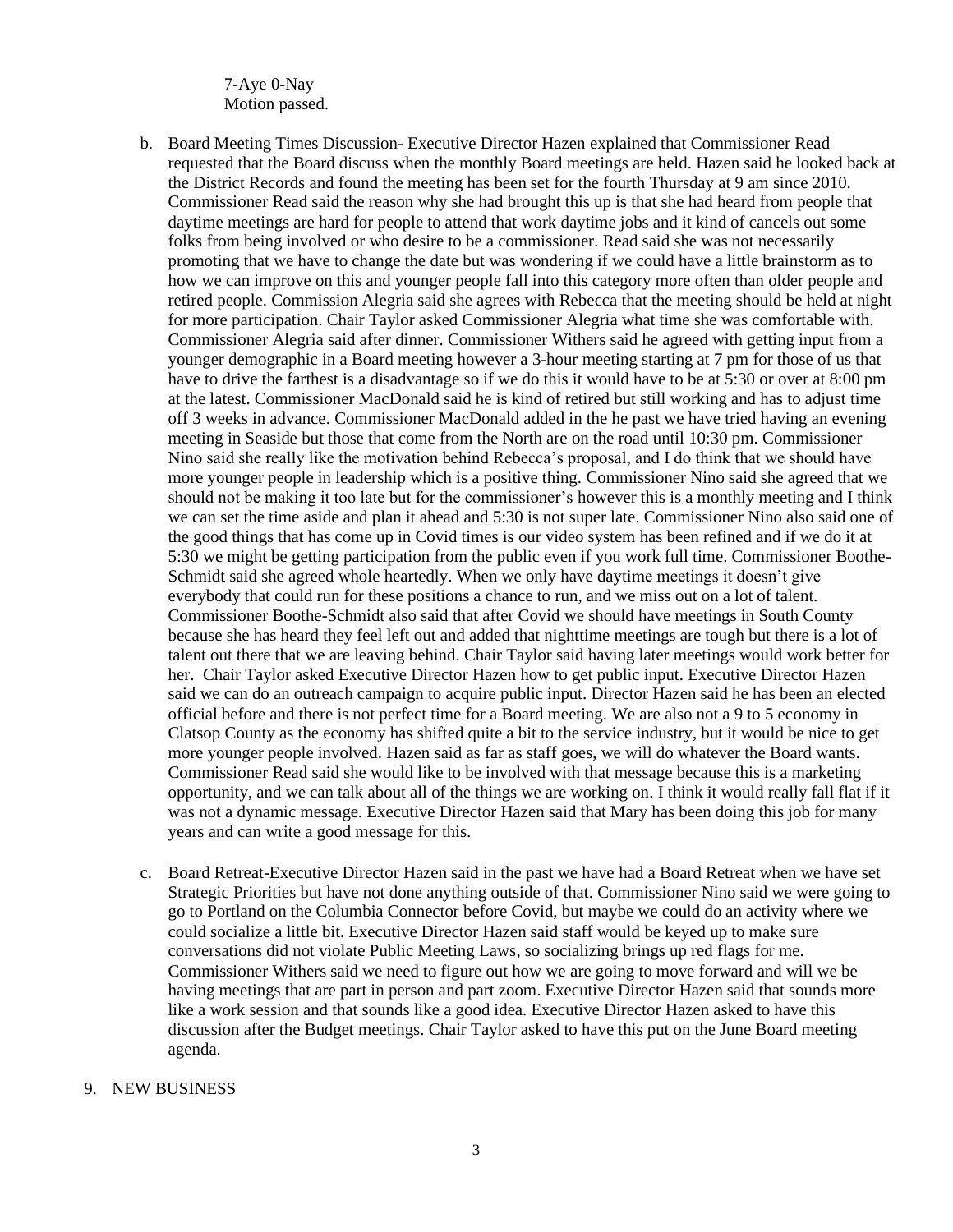a. Amendment Statewide ODOT Agreement 32499 Transportation Options -Executive Director Hazen that this amendment is to extend the existing agreement by one year and adds \$97,775.21 to the Grant to fund the Transportation Options program through fiscal year 2022.

Commissioner MacDonald moved that the Board approves the amendment to ODOT Agreement 32499 and authorize the Board Chair to sign it.

Commissioner Nino seconded the motion

Discussion-Commissioner Alegria asked why the agreement does not specify Driver awareness to pedestrians and bicyclists. Executive Director Hazen said both are incorporated in the program. Kathy Kleczek also explained both are incorporated in her notes and scope of work.

| Name | Taylor         | MacDonald | Alegria | Read | Withers        | Boothe-Schmidt | Nino           |  |
|------|----------------|-----------|---------|------|----------------|----------------|----------------|--|
| Aye  | $\overline{ }$ |           |         |      | $\overline{ }$ |                | $\overline{ }$ |  |
| Nav  |                |           |         |      |                |                |                |  |

7-Aye 0-Nay Motion passed.

- b. Covid-19 Vaccination Transportation Update- Jennifer Geisler reported that there has been a nation-wide effort to assist those without transportation to get their Covid vaccine. SETD opened free transportation for elderly and disabled to be brought to and from their scheduled vaccine appointments. This service is by appointment, so riders have to call in and schedule their ride. About 70% of those using the service have not used this type of service before. Jennifer said in April SETD started the Covid Vaccine clinic shuttle service that provides bus service during the Covid Clinics. The routes run between the Astoria Transit Center to the Clatsop County Fairgrounds and from the bus stop at the Seaside Cinema to the old Seaside High School.
- c. Approval of letter of support for Warrenton Arbor Corridor Pedestrian Walkway signed by Chair Taylor. Commissioner MacDonald moved to approve the letter of support Commissioner Alegria seconded the motion

| Name       | $\tau_{\text{avlor}}$ | MacDonald | Alegria | Read | Withers | Boothe-Schmidt | Nino      |  |
|------------|-----------------------|-----------|---------|------|---------|----------------|-----------|--|
| ve<br>А    |                       |           |         |      |         |                | $\Lambda$ |  |
| <b>Nay</b> |                       |           |         |      |         |                |           |  |

7-Aye 0-Nay Motion passed

- 10. CORRESPONDENCE- Letter from Jason Jones: Executive Director Hazen read a letter Jason Jones had wrote describing a special Travel Training he had done.
- 11. EXECUTIVE DIRECTOR REPORT- Executive Director Hazen reviewed his report.
- 12. LEADERSHIP TEAM REPORTS-Open Board discussion with Team.
- 13. EXECUTIVE SESSION-Chair Taylor closed the Board Meeting and opened Executive Session- for ORS192.660(2)(i) 11:00 AM
- 14. Chair Taylor re opened regular Board Meeting at 11:15 AM-

Commissioner MacDonald moved to approve Executive Director's 2021 Evaluation Commissioner Booth-Schmidt seconded the motion